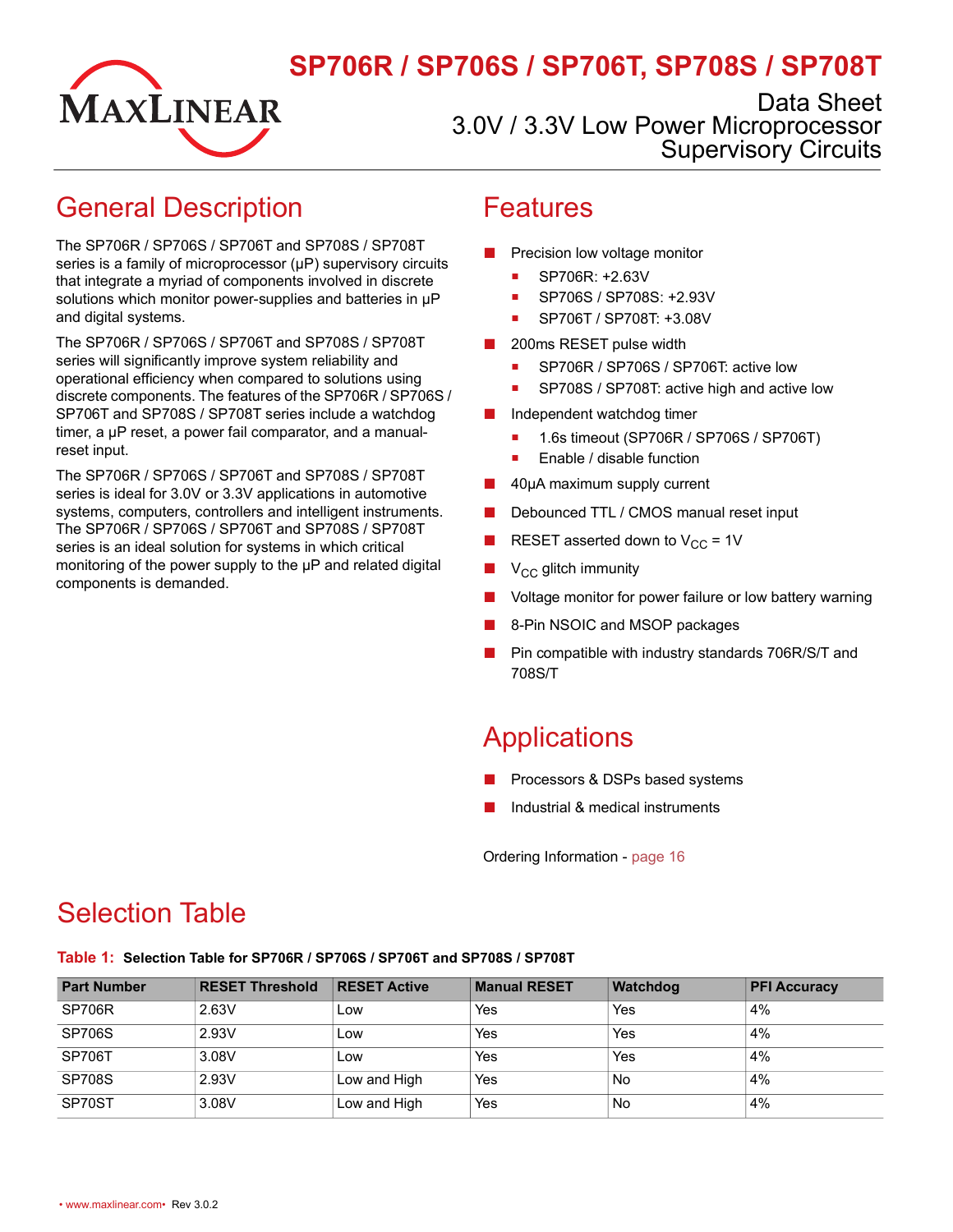# Revision History

| <b>Revision</b> | <b>Release Date</b> | <b>Change Description</b>                                                                                                                                                                                                            |
|-----------------|---------------------|--------------------------------------------------------------------------------------------------------------------------------------------------------------------------------------------------------------------------------------|
| 2.0.0           | 6/4/10              | Reformat of datasheet                                                                                                                                                                                                                |
| 3.0.0           | 4/14/15             | Change of specs to match industry standards [ECN 1517-08]                                                                                                                                                                            |
| 3.0.1           | 4/12/19             | Updated to MaxLinear format. Updated ordering information and moved to end. Added Note 1<br>to Absolute Maxmimum Ratings and Note 2 to Electrical Characteristics table. Corrected<br>active low pin names. Obsolete SP708R removed. |
| 3.0.2           | 9/10/19             | Corrected typo in PFO pin description.                                                                                                                                                                                               |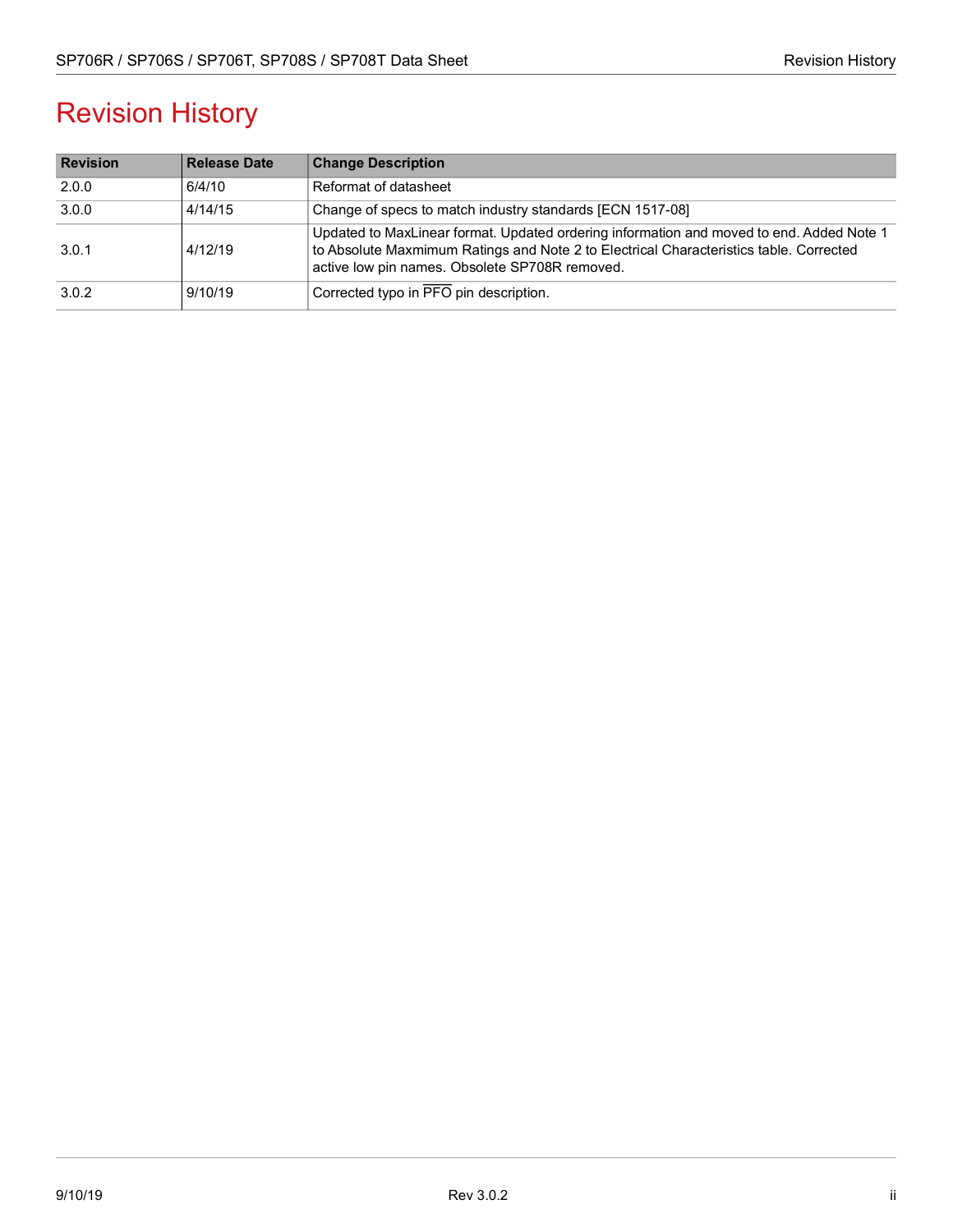# **Table of Contents**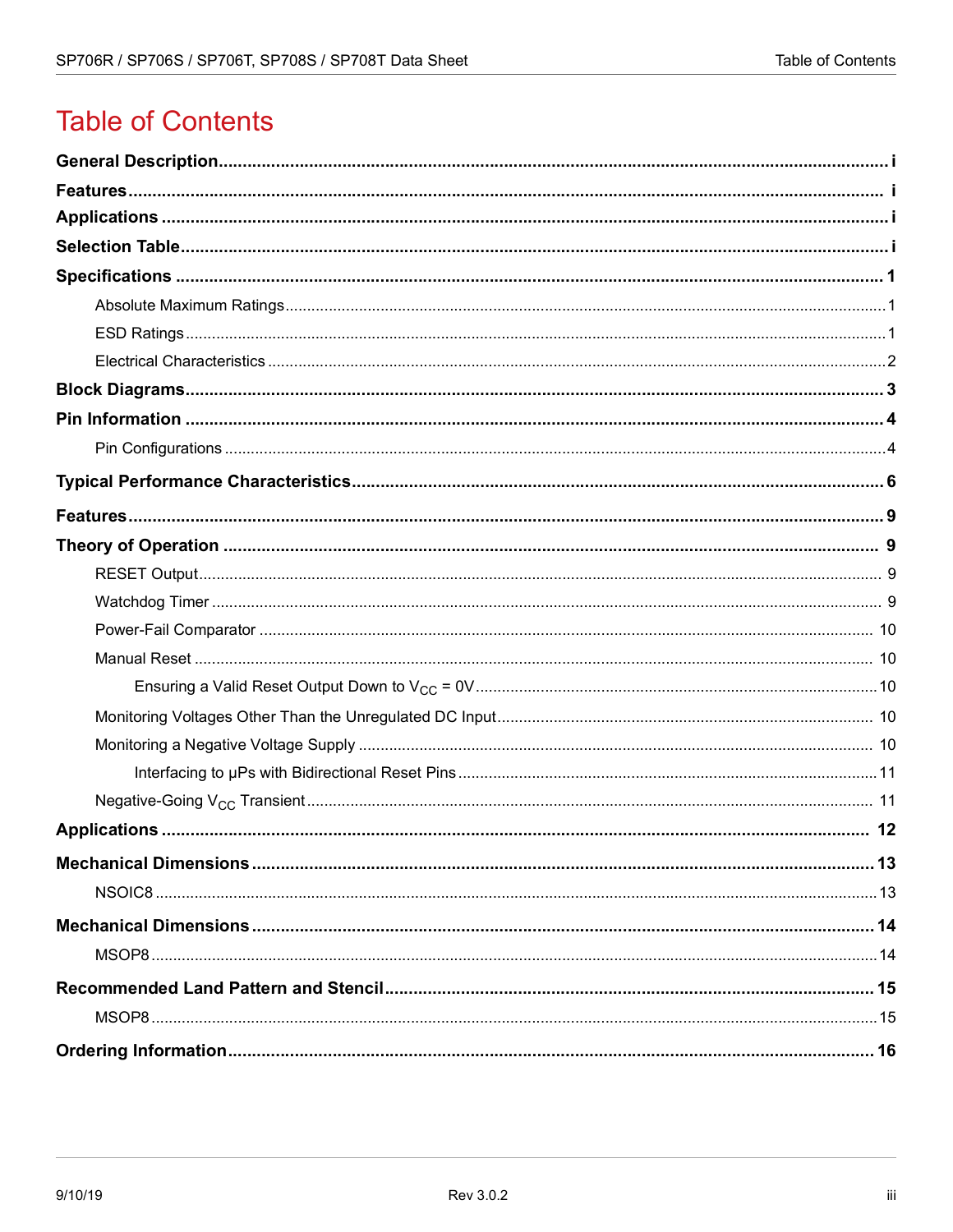# List of Figures

| Figure 17: SP708 RESET Output Voltage vs. Supply Voltage and RESET Response Time Circuit 8            |  |
|-------------------------------------------------------------------------------------------------------|--|
|                                                                                                       |  |
|                                                                                                       |  |
|                                                                                                       |  |
|                                                                                                       |  |
|                                                                                                       |  |
|                                                                                                       |  |
| Figure 24: Maximum Transient Duration without Causing a Reset Pulse vs. Reset Comparator Overdrive 12 |  |
|                                                                                                       |  |
|                                                                                                       |  |
|                                                                                                       |  |
|                                                                                                       |  |
|                                                                                                       |  |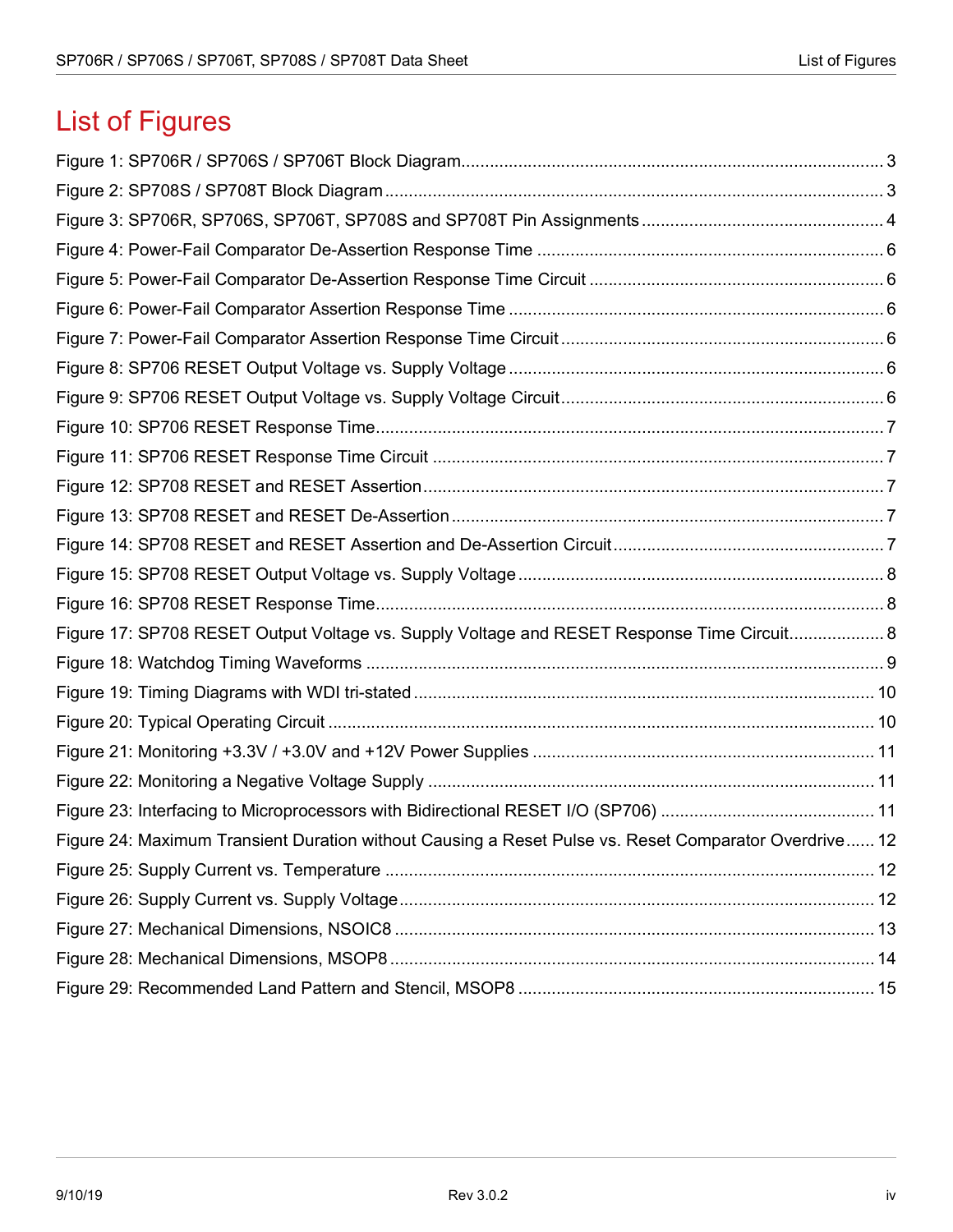# **List of Tables**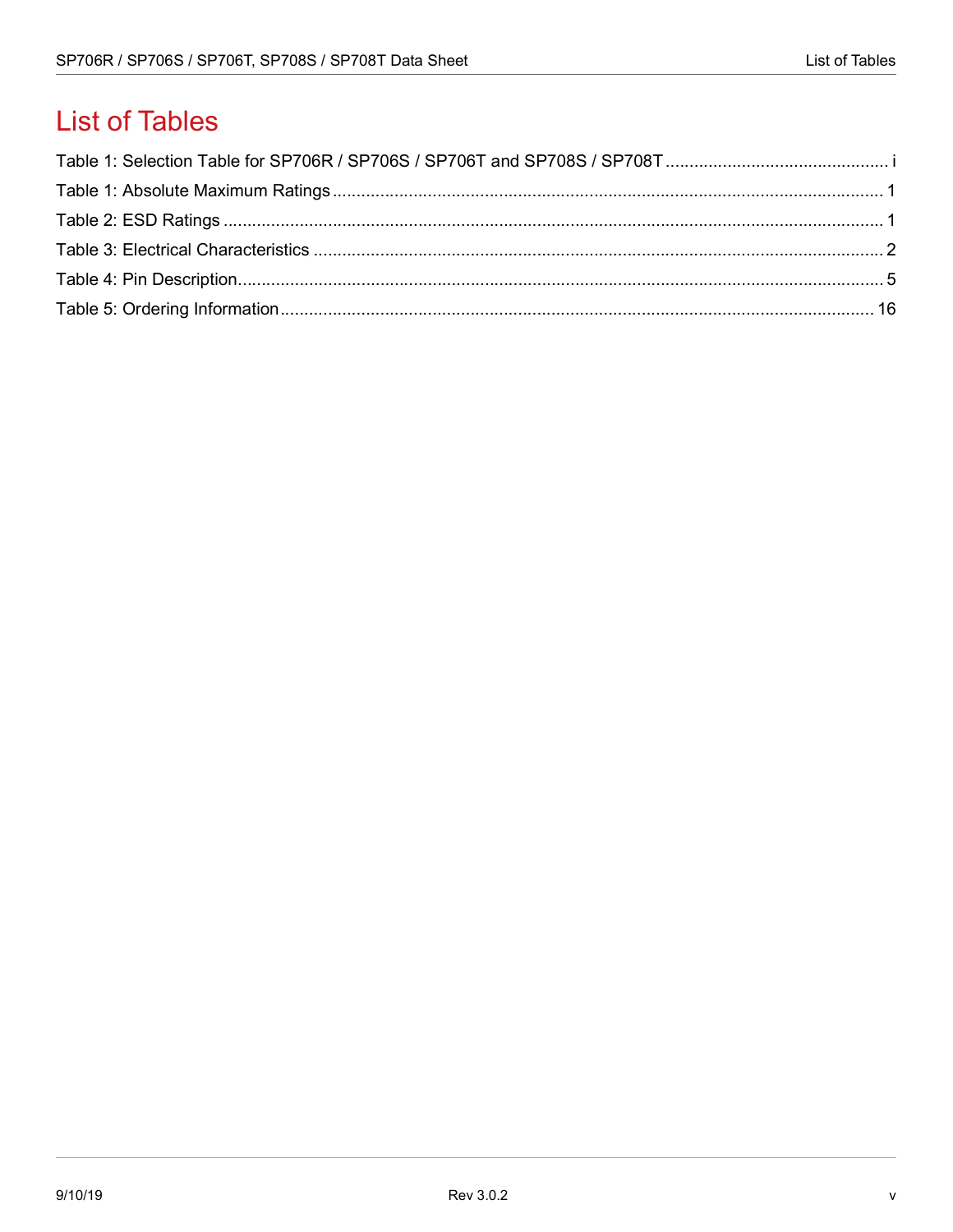# <span id="page-5-0"></span>**Specifications**

#### <span id="page-5-1"></span>Absolute Maximum Ratings

**Important:** These are stress rating only and functional operation of the device at these ratings or any other above those indicated in the operation sections of the specifications below is not implied. Exposure to absolute maximum ratings conditions for extended periods of time may affect reliability.

#### <span id="page-5-3"></span>**Table 1: Absolute Maximum Ratings**

| <b>Parameter</b>                      | <b>Minimum</b> | Maximum         | <b>Units</b> |
|---------------------------------------|----------------|-----------------|--------------|
| $V_{\rm CC}$                          | $-0.3$         | 6.0             | V            |
| All Other Inputs <sup>(1)</sup>       | $-0.3$         | $V_{CC}$ + 0.3V | V            |
| <b>Input Current</b>                  |                |                 |              |
| <b>VCC</b>                            |                | 20              | mA           |
| <b>GND</b>                            |                | 20              | mA           |
| <b>Output Current</b>                 |                |                 |              |
| All Outputs                           |                | 20              | mA           |
| <b>Continuous Power Dissipation</b>   |                |                 |              |
| SO (derate 5.88mW/°C above 70°C)      |                | 471             | mW           |
| Mini SO (derate 4.10mW/°C above 70°C) |                | 330             | mW           |
| Storage temperature                   | $-65$          | 160             | $^{\circ}C$  |
| Lead temperature (soldering, 10 sec)  |                | 300             | $^{\circ}C$  |

1. The input voltage limits on PFI, WDI and MR can be exceeded if the input current is less than 10mA.

## <span id="page-5-2"></span>ESD Ratings

#### <span id="page-5-4"></span>**Table 2: ESD Ratings**

| <b>Parameter</b>                 | <b>Value</b> | <b>Units</b> |
|----------------------------------|--------------|--------------|
| HBM<br>' Model)<br>⊦ (Human Bodv |              | k۷<br>$\sim$ |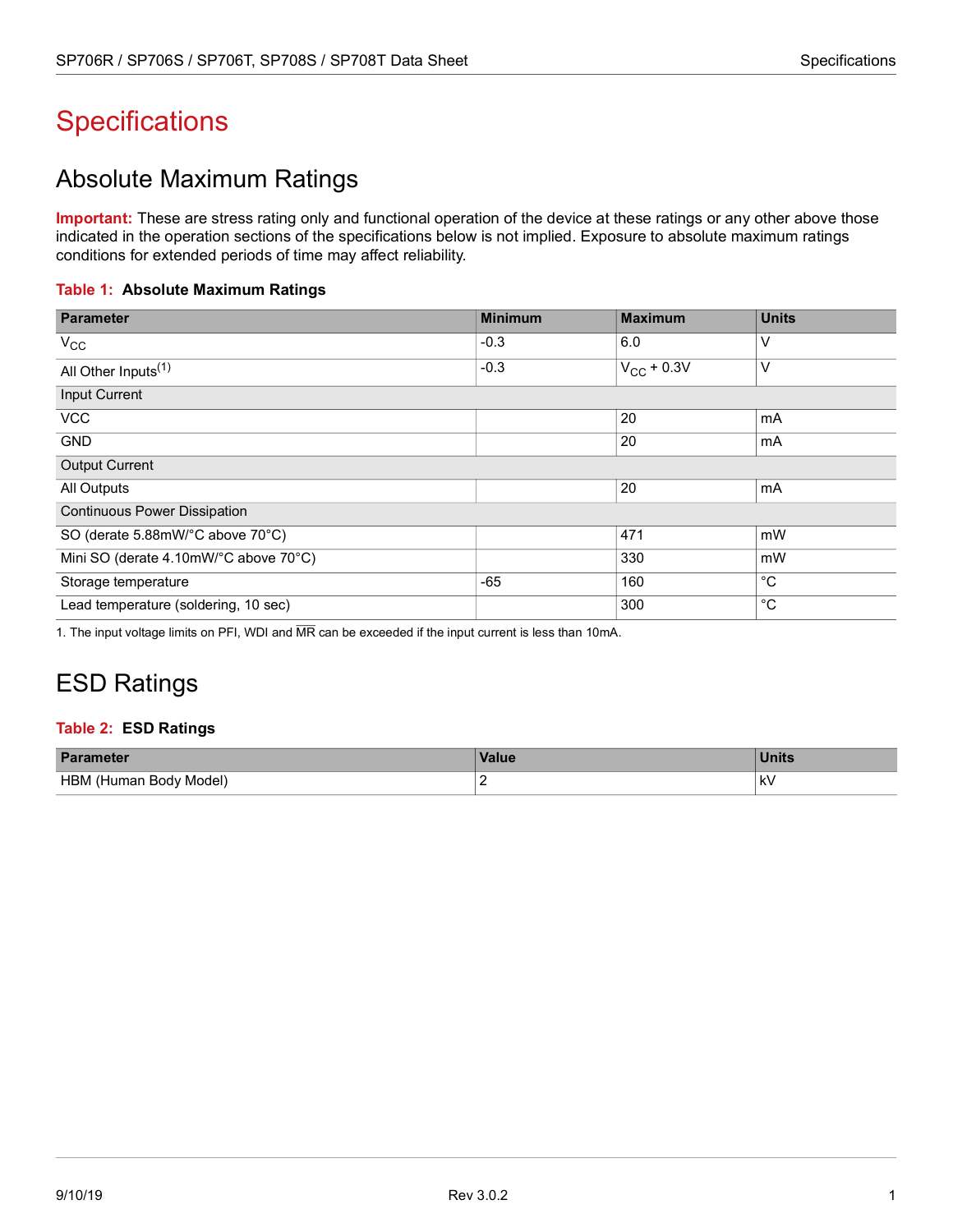#### <span id="page-6-0"></span>Electrical Characteristics

Unless otherwise noted,  $V_{CC}$  = 2.7V to 5.5V (SP706R),  $V_{CC}$  = 3.15V to 5.5V (SP70xS),  $V_{CC}$  = 3.0V to 5.5V (SP70xT),  $T_A$  = T<sub>MIN</sub> to T<sub>MAX</sub>, typical at 25°C.

#### <span id="page-6-1"></span>**Table 3: Electrical Characteristics**

| <b>Parameter</b>                                   |                 | <b>Test Condition</b>                                                                      | <b>Minimum</b>      | <b>Typical</b> | <b>Maximum</b> | <b>Units</b> |  |
|----------------------------------------------------|-----------------|--------------------------------------------------------------------------------------------|---------------------|----------------|----------------|--------------|--|
| Operating voltage range                            |                 |                                                                                            | 1.0                 |                | 5.5            | V            |  |
| Supply current I <sub>SUPPLY</sub>                 |                 | $\overline{\text{MR}}$ = V <sub>CC</sub> or floating, WDI floating, V <sub>CC</sub> = 3.3V |                     | 25             | 40             |              |  |
|                                                    |                 | $\overline{\text{MR}}$ = V <sub>CC</sub> or floating, V <sub>CC</sub> = 5.5V<br>40         |                     |                | 80             | μA           |  |
|                                                    |                 | <b>SP706R</b>                                                                              | 2.55                | 2.63           | 2.70           |              |  |
| Reset threshold                                    |                 | SP706S, SP708S                                                                             | 2.85                | 2.93           | 3.00           | V            |  |
|                                                    |                 | SP706T, SP708T                                                                             | 3.00                | 3.08           | 3.15           |              |  |
| Reset threshold hysteresis <sup>(2)</sup>          |                 |                                                                                            |                     | 20             |                | mV           |  |
| Reset pulse width $t_{RS}$ <sup>(2)</sup>          |                 |                                                                                            | 140                 | 200            | 280            | ms           |  |
|                                                    | $V_{OH}$        | $V_{RST(MAX)} < V_{CC} < 3.6V$ , $I_{SOURCE} = 500 \mu A$                                  | $0.8 \times V_{CC}$ |                |                |              |  |
|                                                    | $V_{OL}$        | $V_{RST(MAX)} < V_{CC} < 3.6V$ , $I_{SINK} = 1.2mA$                                        |                     |                | 0.3            |              |  |
| <b>RESET Output Voltage</b>                        | $V_{OH}$        | $4.5V < V_{CC}$ < 5.5V, $I_{SOLRCE}$ = 800µA                                               | $V_{CC}$ - 1.5      |                |                | V            |  |
|                                                    | $V_{OL}$        | $4.5V < V_{CC}$ < 5.5V, $I_{SINK}$ = 3.2mA                                                 |                     |                | 0.4            |              |  |
|                                                    | $V_{OH}$        | $V_{RST(MAX)} < V_{CC} < 3.6V$ , $I_{SOURCE} = 215\mu A$                                   | $V_{CC}$ - 0.6      |                |                | V            |  |
| <b>RESET Output Voltage</b>                        | $V_{OL}$        | $V_{RST(MAX)} < V_{CC} < 3.6V$ , $I_{SINK} = 1.2mA$                                        |                     |                | 0.3            |              |  |
|                                                    | $V_{OH}$        | $4.5V < V_{CC}$ < 5.5V, $I_{SOLRCE}$ = 800µA                                               | $V_{CC}$ - 1.5      |                |                |              |  |
|                                                    | $V_{OL}$        | $4.5V < V_{CC}$ < 5.5V, $I_{SINK}$ = 3.2mA                                                 |                     |                | 0.4            |              |  |
| Watchdog timeout period t <sub>WD</sub>            |                 | $V_{CC}$ < 3.6V                                                                            | 1.00                | 1.60           | 2.25           | s            |  |
| WDI pulse width $t_{WP}$ <sup>(1)</sup>            |                 | $V_{IL}$ = 0.4V, $V_{IH}$ = 0.8 x $V_{CC}$                                                 | 50                  |                |                | ns           |  |
|                                                    | $V_{IL}$        | $V_{RST(MAX)} < V_{CC} < 3.6V$                                                             |                     |                | 0.6            |              |  |
| <b>WDI Input Threshold</b>                         | $V_{\text{IH}}$ | $V_{RST(MAX)} < V_{CC} < 3.6V$                                                             | $0.7 \times V_{CC}$ |                |                | V            |  |
|                                                    | $V_{IL}$        | $V_{CC}$ = 5V                                                                              |                     |                | 0.8            |              |  |
|                                                    | $V_{\text{IH}}$ | $V_{CC}$ = 5V                                                                              | 3.5                 |                |                |              |  |
| WDI input current                                  |                 | $WDI = 0V$ or $WDI = VCC$                                                                  | $-1$                | 0.02           | 1              | μA           |  |
|                                                    | $V_{IL}$        | $V_{RST(MAX)} < V_{CC} < 3.6V$ , $I_{SOURCE} = 500 \mu A$                                  | $0.8 \times V_{CC}$ |                |                |              |  |
| <b>WDO Output Voltage</b>                          | V <sub>IH</sub> | $V_{RST(MAX)} < V_{CC} < 3.6V$ , $I_{SINK} = 1.2mA$                                        |                     |                | 0.3            | V            |  |
|                                                    | $V_{IL}$        | $4.5V < V_{CC}$ < 5.5V, $I_{\text{SOURCE}}$ = 800µA                                        | $V_{CC} - 1.5$      |                |                |              |  |
|                                                    | $V_{\text{IH}}$ | $4.5V < V_{CC}$ < 5.5V, $I_{SINK}$ = 3.2mA                                                 |                     |                | 0.4            |              |  |
| MR Pull-up current                                 |                 | $\overline{\text{MR}}$ = 0V, $V_{\text{RST(MAX)}} < V_{\text{CC}} < 3.6V$                  | 25                  | 70             | 250            | μA           |  |
|                                                    |                 | $\overline{MR}$ = 0V, 4.5V < V <sub>CC</sub> < 5.5V                                        | 100                 | 250            | 600            |              |  |
| $\overline{\text{MR}}$ pulse width t <sub>MR</sub> |                 | $V_{RST(MAX)} < V_{CC} < 3.6V$                                                             | 500                 |                |                |              |  |
|                                                    |                 | $4.5V < V_{CC}$ < 5.5V                                                                     | 150                 |                |                | ns           |  |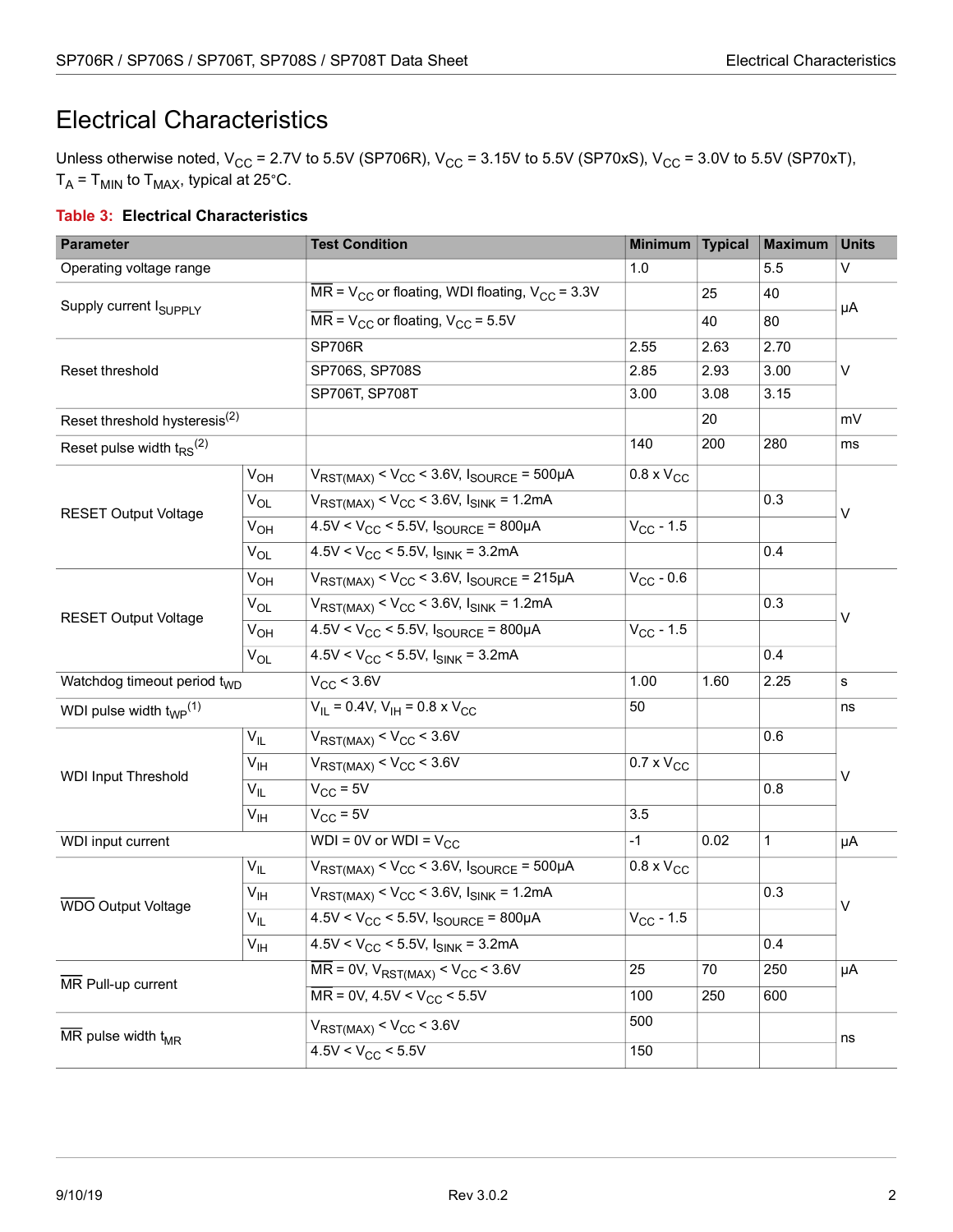| <b>Parameter</b>                                          |                 | <b>Test Condition</b>                                       | <b>Minimum</b>      | <b>Typical</b> | <b>Maximum</b> | <b>Units</b> |  |
|-----------------------------------------------------------|-----------------|-------------------------------------------------------------|---------------------|----------------|----------------|--------------|--|
|                                                           | $V_{IL}$        | $V_{RST(MAX)} < V_{CC} < 3.6V$                              |                     |                | 0.6            |              |  |
|                                                           | $V_{\text{IH}}$ | $V_{RST(MAX)} < V_{CC} < 3.6V$                              | $0.7 \times V_{CC}$ |                |                | ٧            |  |
| MR input threshold                                        | $V_{IL}$        | $4.5V < V_{CC}$ < 5.5V                                      |                     |                | 0.8            |              |  |
|                                                           | $V_{\text{IH}}$ | $4.5V < V_{CC}$ < 5.5V                                      | 2.0                 |                |                |              |  |
| $\overline{\text{MR}}$ to reset out delay $t_{\text{MD}}$ |                 | $V_{RST(MAX)} < V_{CC} < 3.6V$                              |                     |                | 750            |              |  |
|                                                           |                 | $4.5V < V_{CC}$ < 5.5V                                      |                     |                | 250            | ns           |  |
|                                                           |                 | $V_{CC}$ = 3.0V - SP706R, PFI falling                       | 1.20                | 1.25           | 1.30           | V            |  |
| PFI Input Threshold                                       |                 | $V_{CC}$ = 3.3V - SP70xS/T, PFI falling                     |                     |                |                |              |  |
| PFI input current                                         |                 | $V_{\text{PFI}} = 1.36V$                                    | $-200.00$           | 0.01           | 200.00         | nA           |  |
|                                                           | $V_{IL}$        | $V_{RST(MAX)} < V_{CC} < 3.6V$ , $I_{SOURCE} = 500uA$       | $0.8 \times V_{CC}$ |                |                | V            |  |
| PFO Output Voltage                                        | $V_{\text{IH}}$ | $V_{RST(MAX)} < V_{CC} < 3.6V$ , $I_{SINK} = 1.2mA$         |                     |                | 0.3            |              |  |
|                                                           | $V_{IL}$        | $4.5V < V_{CC}$ < 5.5V, $I_{SOLRCE}$ = 800µA                | $V_{\rm CC}$ - 1.5  |                |                |              |  |
|                                                           | $V_{\text{IH}}$ | $4.5$ V < V <sub>CC</sub> < 5.5V, I <sub>SINK</sub> = 3.2mA |                     |                | 0.4            |              |  |

#### **Table 3: Electrical Characteristics**

1. WDI minimum rise / fall time is 1us.

2. Applies to both RESET in the SP706R, SP706S and SP706T and RESET in the SP708S and SP708T.

## <span id="page-7-0"></span>Block Diagrams



<span id="page-7-1"></span>



<span id="page-7-2"></span>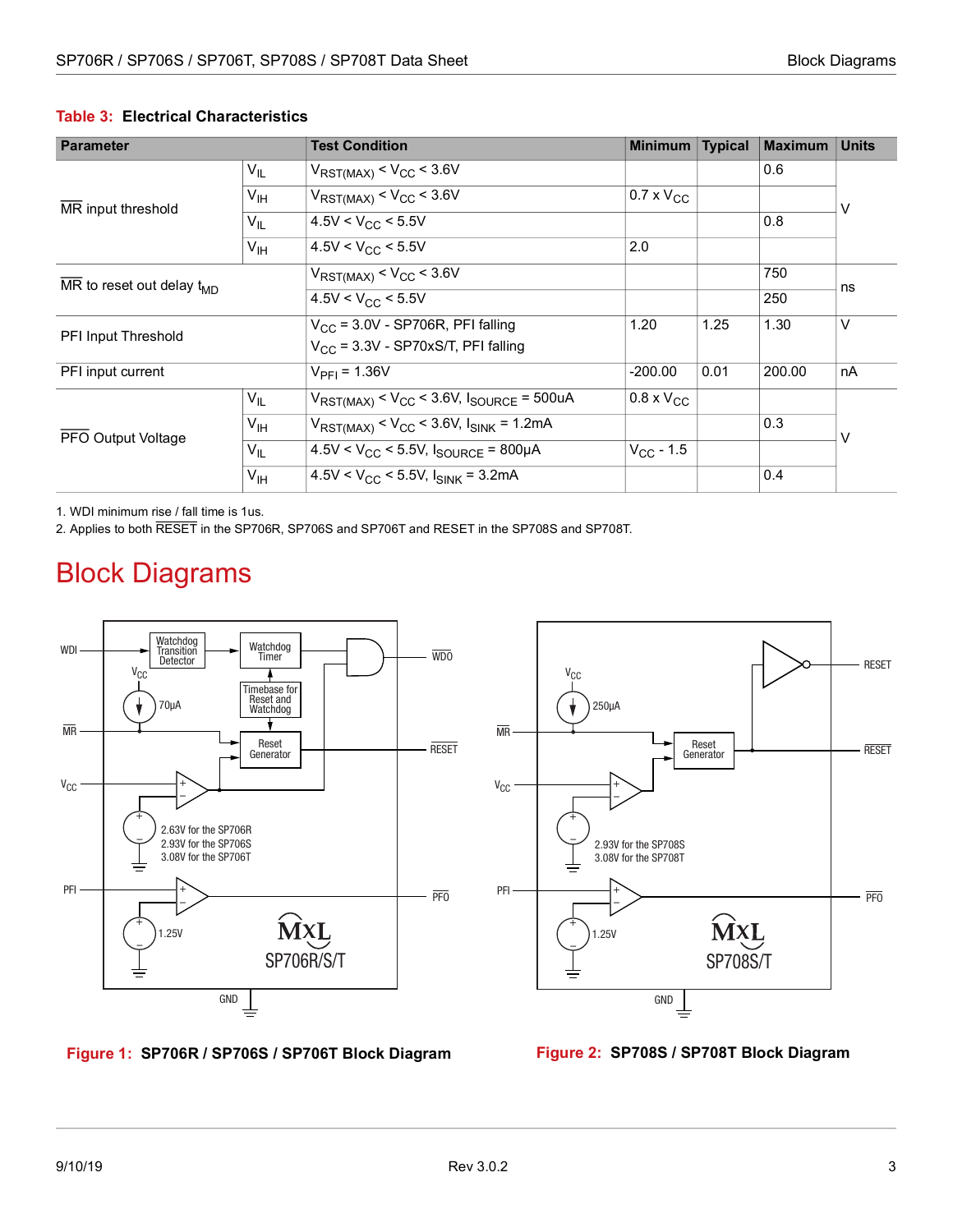## <span id="page-8-0"></span>Pin Information

#### <span id="page-8-1"></span>Pin Configurations



<span id="page-8-2"></span>**Figure 3: SP706R, SP706S, SP706T, SP708S and SP708T Pin Assignments**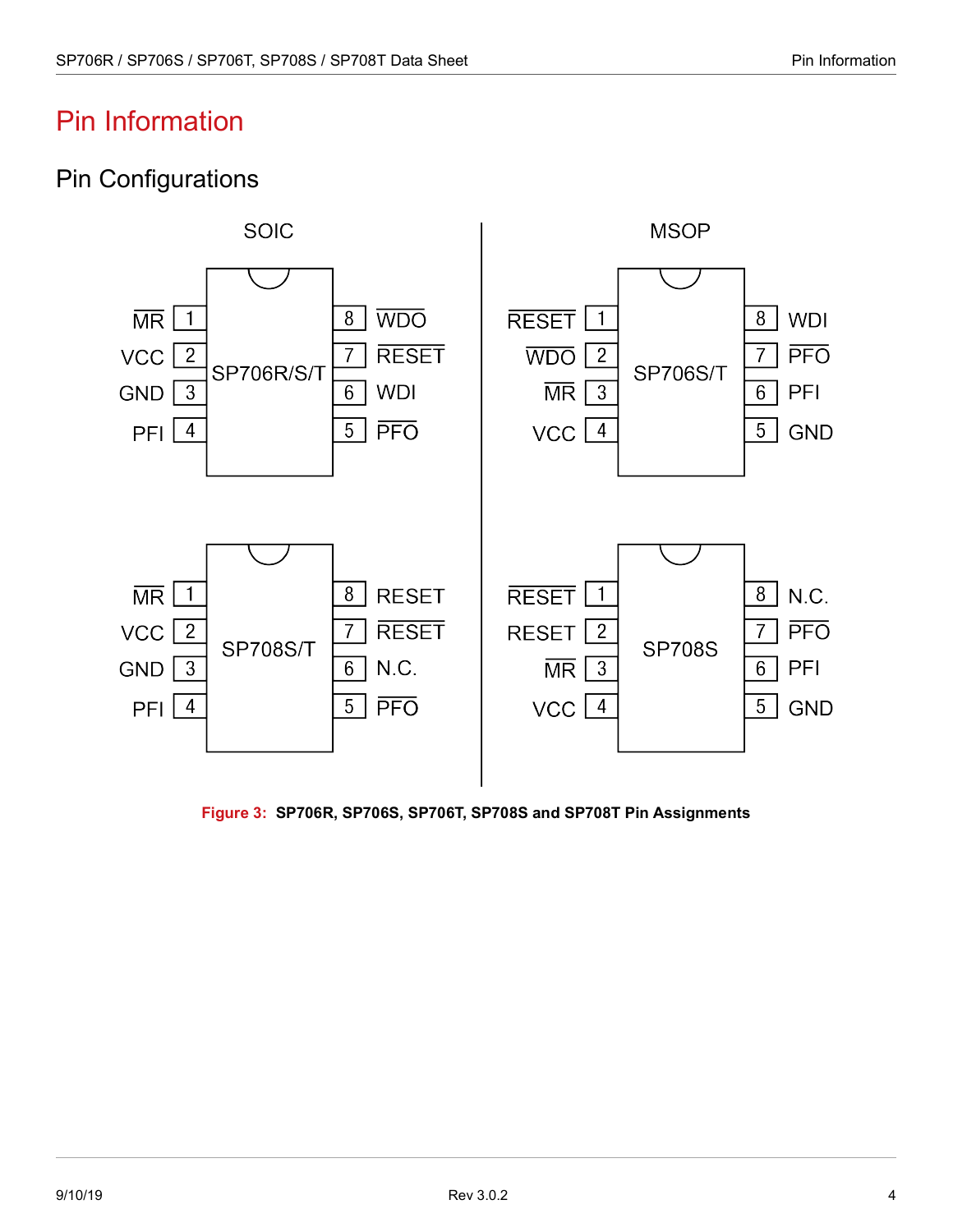#### <span id="page-9-0"></span>**Table 4: Pin Description**

|                        |                        | <b>Pin Number</b> |                       |                |                                                                                                                                                                                                                                                                                                                                                                                                                                                                   |  |
|------------------------|------------------------|-------------------|-----------------------|----------------|-------------------------------------------------------------------------------------------------------------------------------------------------------------------------------------------------------------------------------------------------------------------------------------------------------------------------------------------------------------------------------------------------------------------------------------------------------------------|--|
| <b>Name</b>            | SP706R, SP706S, SP706T |                   | <b>SP708S, SP708T</b> |                | <b>Description</b>                                                                                                                                                                                                                                                                                                                                                                                                                                                |  |
|                        | <b>SOIC</b>            | <b>MSOP</b>       | <b>SOIC</b>           | <b>MSOP</b>    |                                                                                                                                                                                                                                                                                                                                                                                                                                                                   |  |
| $\overline{\text{MR}}$ | 1                      | 3                 | 1                     | 3              | <b>Manual Reset</b><br>This input triggers a reset pulse when pulled below 0.8V. This active<br>LOW input has an internal 70µA pull-up current. It can be driven from a<br>TTL or CMOS logic line or shorted to ground with a switch.                                                                                                                                                                                                                             |  |
| <b>VCC</b>             | $\overline{c}$         | 4                 | $\overline{c}$        | 4              | Voltage input                                                                                                                                                                                                                                                                                                                                                                                                                                                     |  |
| <b>GND</b>             | 3                      | 5                 | 3                     | 5              | Ground reference for all signals                                                                                                                                                                                                                                                                                                                                                                                                                                  |  |
| PFI                    | 4                      | 6                 | 4                     | 6              | Power-Fail Input<br>When this voltage monitor input is less than 1.25V, PFO goes LOW.<br>Connect PFI to ground or V <sub>CC</sub> when not in use.                                                                                                                                                                                                                                                                                                                |  |
| <b>PFO</b>             | 5                      | 7                 | 5                     | $\overline{7}$ | Power-Fail Output<br>This output is HIGH until PFI is less than 1.25V.                                                                                                                                                                                                                                                                                                                                                                                            |  |
| <b>WDI</b>             | 6                      | 8                 |                       |                | Watchdog Input<br>If this input remains HIGH or LOW for 1.6s, the internal watchdog timer<br>times out and WDO goes LOW. Floating WDI or connecting WDI to a<br>high-impedance tri-state buffer disables the watchdog feature. The<br>internal watchdog timer clears whenever RESET is asserted, WDI is<br>tri-stated, or whenever WDI sees a rising or falling edge.                                                                                             |  |
| N.C.                   |                        |                   | 6                     | 8              | No Connect                                                                                                                                                                                                                                                                                                                                                                                                                                                        |  |
| <b>RESET</b>           | 7                      | 1                 | 7                     | 1              | Active-LOW RESET Output<br>This output pulses LOW for 200ms when triggered and stays LOW<br>whenever $V_{CC}$ is below the reset threshold. It remains LOW for 200ms<br>after $V_{CC}$ rises above the reset threshold or $\overline{MR}$ goes from LOW to<br>HIGH. A watchdog timeout will not trigger RESET unless WDO is<br>connected to MR.                                                                                                                   |  |
| <b>WDO</b>             | 8                      | 2                 |                       |                | Watchdog Output<br>This output pulls LOW when the internal watchdog timer finishes its<br>1.6s count and does not go HIGH again until the watchdog is cleared.<br>$\overline{\text{WDO}}$ also goes LOW during low-line conditions. Whenever V <sub>CC</sub> is<br>below the reset threshold, WDO stays LOW. However, unlike RESET,<br>WDO does not have a minimum pulse width. As soon as $V_{CC}$ is above<br>the reset threshold, WDO goes HIGH with no delay. |  |
| <b>RESET</b>           |                        |                   | 8                     | $\overline{c}$ | Active-HIGH RESET Output<br>This output is the complement of RESET. Whenever RESET is HIGH,<br>RESET is LOW and vice-versa. Note that the SP708S / SP708T has a<br>reset output only.                                                                                                                                                                                                                                                                             |  |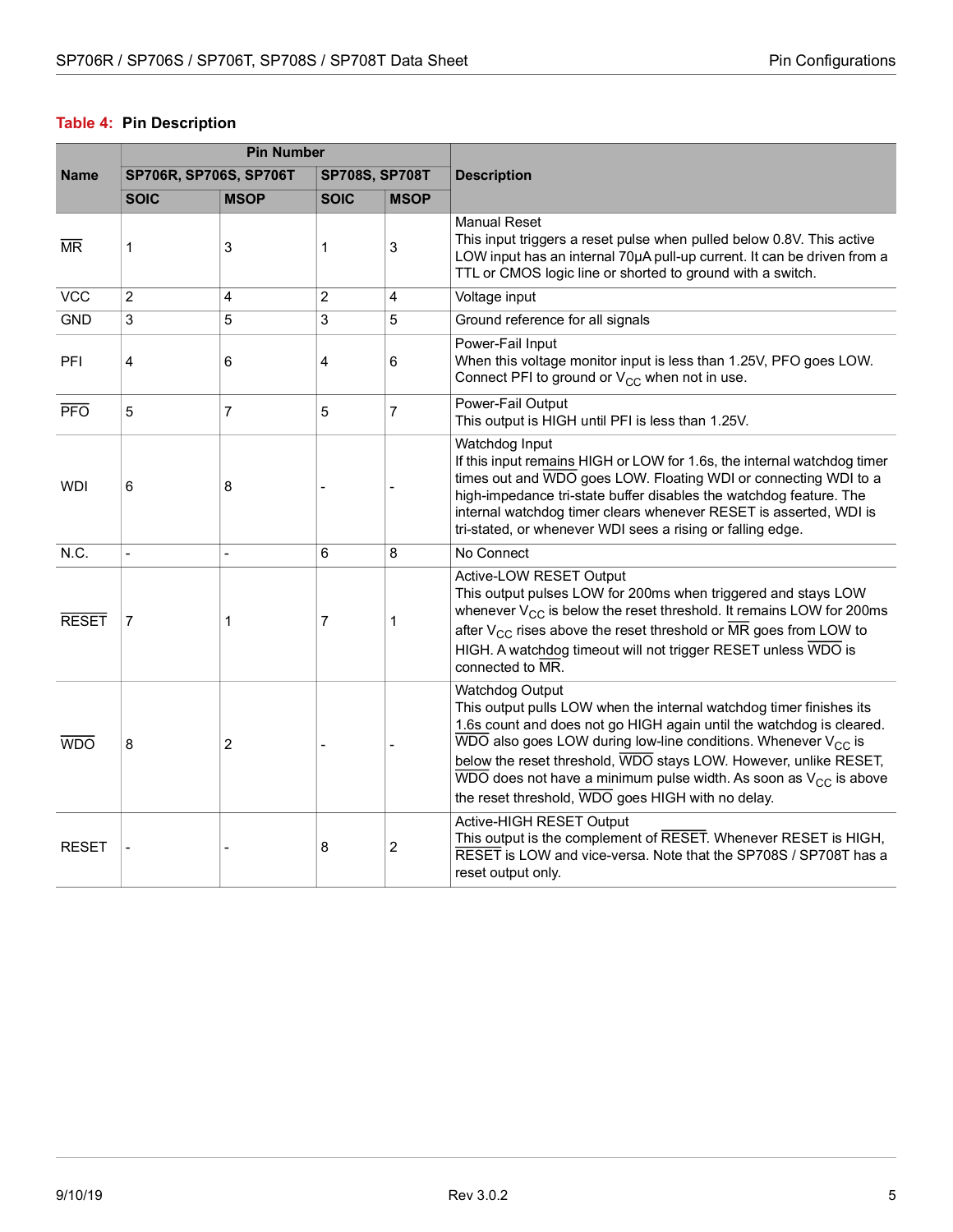# <span id="page-10-0"></span>Typical Performance Characteristics

All data taken at V<sub>CC</sub> = 2.7V to 5.5V (SP706R), V<sub>CC</sub> = 3.15V to 5.5V (SP70xS), V<sub>CC</sub> = 3.0V to 5.5V (SP70xT), T<sub>A</sub> = 25°C, unless otherwise indicated.

<span id="page-10-1"></span>



<span id="page-10-2"></span>**Figure 5: Power-Fail Comparator De-Assertion Response Time Circuit**



<span id="page-10-4"></span>

<span id="page-10-3"></span>

<span id="page-10-6"></span><span id="page-10-5"></span>**Figure 9: SP706 RESET Output Voltage vs. Supply Voltage Circuit**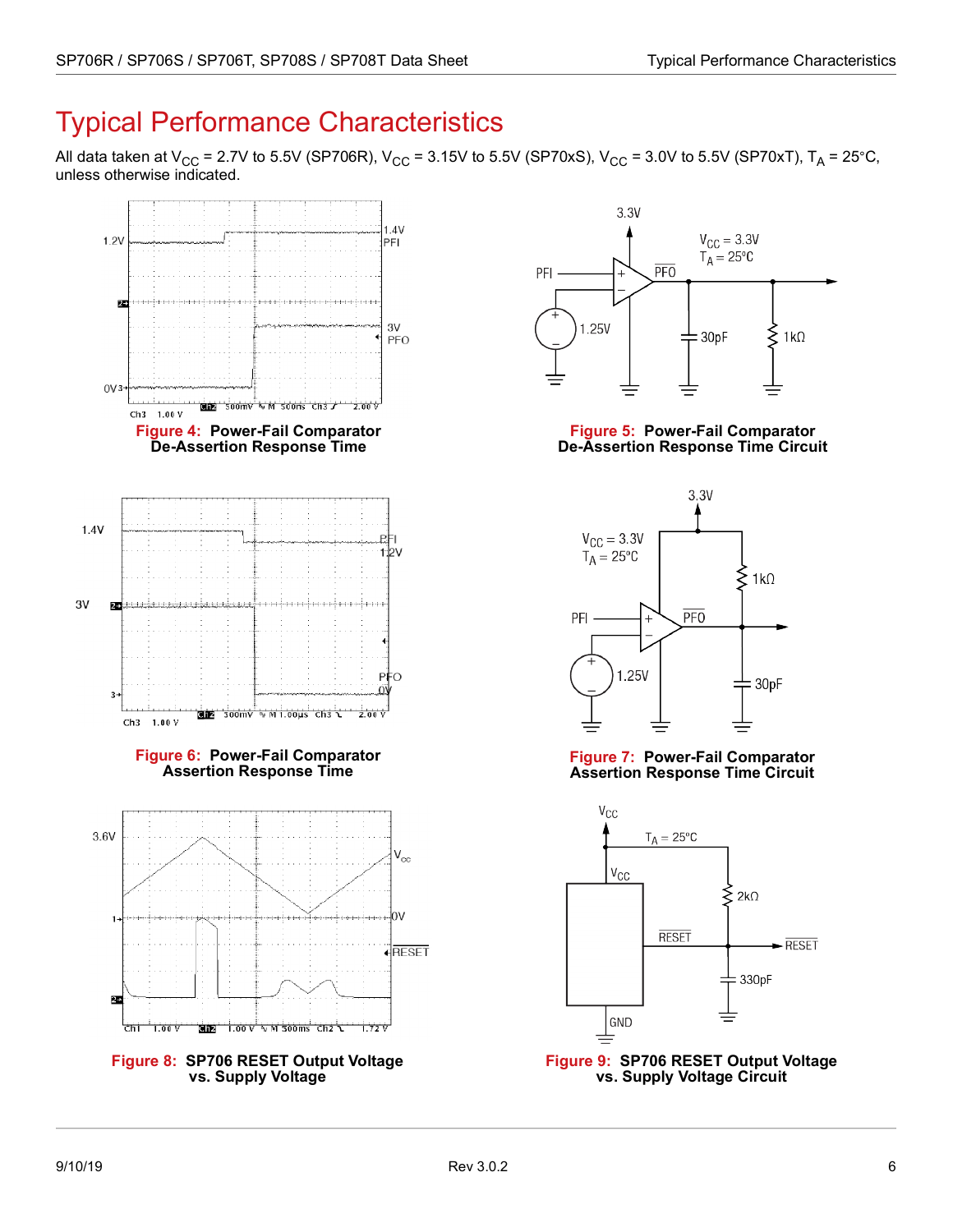



<span id="page-11-4"></span>



<span id="page-11-0"></span>

<span id="page-11-3"></span><span id="page-11-1"></span>

<span id="page-11-2"></span>

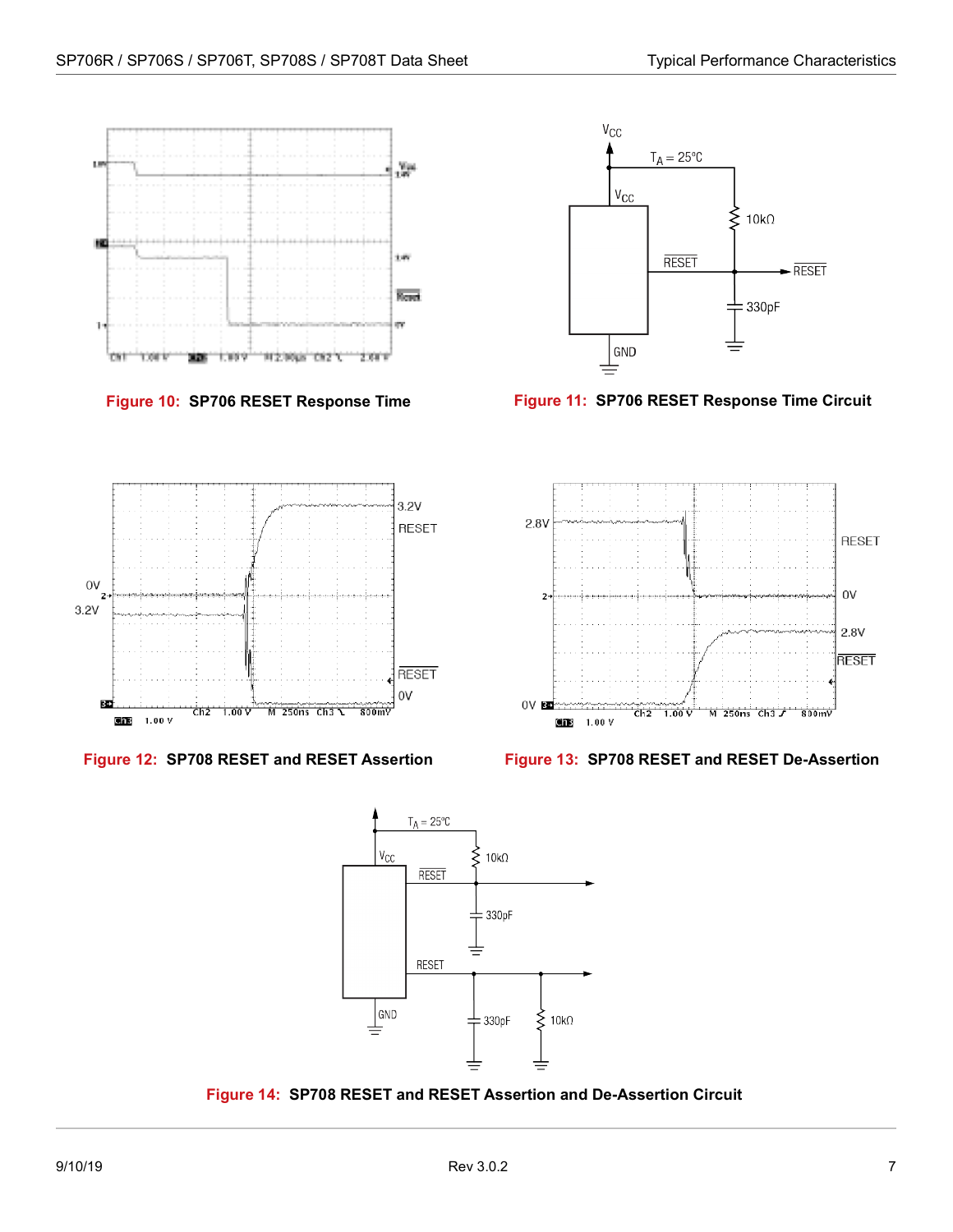

<span id="page-12-0"></span>



<span id="page-12-1"></span>



<span id="page-12-2"></span>**Figure 17: SP708 RESET Output Voltage vs. Supply Voltage and RESET Response Time Circuit**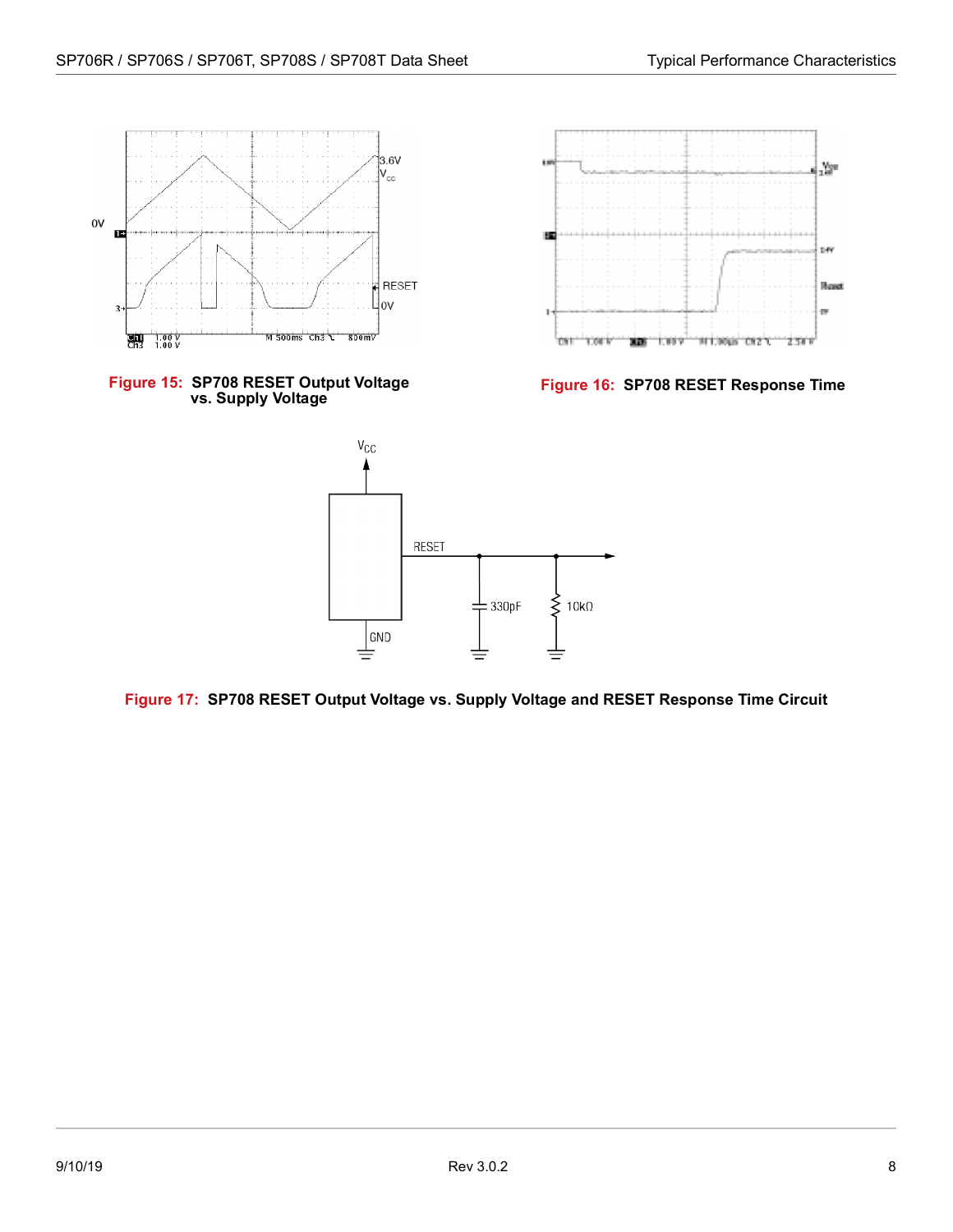# <span id="page-13-0"></span>Features

The SP706R/S/T and SP708S/T series provides four key functions:

1. A reset output during power-up, power-down and brownout conditions.

2. An independent watchdog output that goes LOW if the watchdog input has not been toggled within 1.6 seconds.

3. A 1.25V threshold detector for power-fail warning, low battery detection, or monitoring a power supply other than +3.3V / +3.0V.

4. An active-LOW manual-reset that allows RESET to be triggered by a pushbutton switch.

The SP706S/T devices are the same as the SP708S/T devices except for the active-HIGH RESET substitution of the watchdog timer.

# <span id="page-13-1"></span>Theory of Operation

The SP706R/S/T - SP708S/T series is a microprocessor (µP) supervisory circuit that monitors the power supplied to digital circuits such as microprocessors, microcontrollers or memory. The series is an ideal solution for portable, battery-powered equipment that requires power supply monitoring. Implementing this series will reduce the number of components and overall complexity. The watchdog functions of this product family will continuously oversee the operational status of a system. The operational features and benefits of the SP706R/S/T - SP708S/T series are described in more detail below.

## <span id="page-13-2"></span>RESET Output

A microprocessor's reset input starts the µP in a known state. The SP706R/S/T - SP708S/T series asserts reset during power-up and prevents code execution errors during power down or brownout conditions.

On power-up, once  $V_{CC}$  reaches 1V, RESET is a guaranteed logic LOW of 0.4V or less. As  $V_{CC}$  rises, RESET stays LOW. When  $V_{CC}$  rises above the reset threshold, an internal timer releases RESET after 200ms. RESET pulses LOW whenever  $V_{CC}$  dips below the reset threshold, such as in a brownout condition. When a brownout condition occurs in the middle of a previously initiated reset pulse, the pulse continues for at least another 140ms. On power down, once  $V_{CC}$  falls below the reset threshold, RESET stays LOW and is guaranteed to

be 0.4V or less until  $V_{CC}$  drops below 1V.

The active-HIGH RESET output is simply the complement of the RESET output and is guaranteed to be valid with  $V_{CC}$  down to 1.1V. Some  $\mu$ Ps, such as Intel's 80C51, require an active-HIGH reset pulse.

#### <span id="page-13-3"></span>Watchdog Timer

The SP706R/S/T - SP708S/T watchdog circuit monitors the µP's activity. If the µP does not toggle the watchdog input (WDI) within 1.6 seconds and WDI is not tri-stated, WDO goes LOW. As long as RESET is asserted or the WDI input is tri-stated, the watchdog timer will stay cleared and will not count. As soon as RESET is released and WDI is driven HIGH or LOW, the timer will start counting. Pulses as short as 50ns can be detected.

Typically, WDO will be connected to the non-maskable interrupt input (NMI) of a  $\mu$ P. When  $V_{CC}$  drops below the reset threshold, WDO will go LOW whether or not the watchdog timer had timed out. Normally this would trigger an NMI but RESET goes LOW simultaneously and thus overrides the NMI.

If WDI is left unconnected, WDO can be used as a low-line output. Since floating WDI disables the internal timer, WDO goes LOW only when  $V_{CC}$  falls below the reset threshold, thus functioning as a low-line output.



<span id="page-13-4"></span>**Figure 18: Watchdog Timing Waveforms**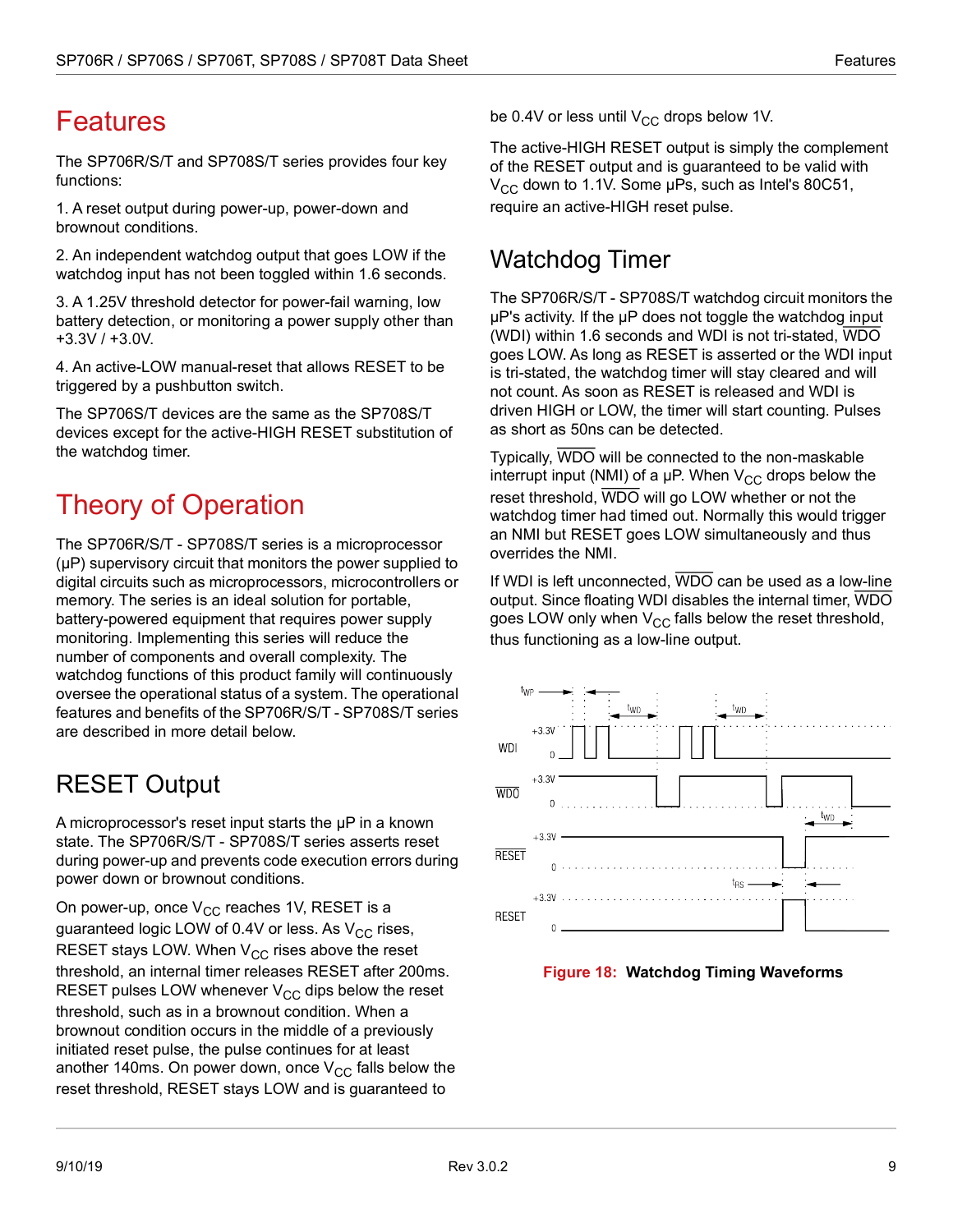<span id="page-14-5"></span>

<span id="page-14-6"></span>**Figure 19: Timing Diagrams with WDI tri-stated**

#### <span id="page-14-0"></span>Power-Fail Comparator

The power-fail comparator can be used for various purposes because its output and non inverting input are not internally connected. The inverting input is internally connected to a 1.25V reference.

To build an early-warning circuit for power failure, connect the PFI pin to a voltage divider as shown in [Figure 20](#page-14-7). Choose the voltage divider ratio so that the voltage at PFI falls below 1.25V just before the +5V regulator drops out. Use PFO to interrupt the  $\mu$ P so it can prepare for an orderly power-down.



<span id="page-14-7"></span>**Figure 20: Typical Operating Circuit**

## <span id="page-14-1"></span>Manual Reset

The manual-reset input (MR) allows RESET to be triggered by a pushbutton switch. The switch is effectively debounced by the 140ms minimum RESET pulse width. MR is TTL/CMOS logic compatible, so it can be driven by an external logic line. MR can be used to force a watchdog timeout to generate a RESET pulse in the SP706R/S/T-SP708S/T. Simply connect WDO to MR.

#### <span id="page-14-2"></span>Ensuring a Valid Reset Output Down to  $V_{CC}$  = 0V

When  $V_{CC}$  falls below 1V, the RESET output no longer sinks current, it becomes an open circuit. High-impedance CMOS logic inputs can drift to undetermined voltages if left undriven. If a pull-down resistor is added to the RESET pin, any stray charge or leakage currents will be shunted to ground, holding RESET LOW. The resistor value is not critical. It should be about 100kΩ, large enough not to load RESET and small enough to pull RESET to ground.

#### <span id="page-14-3"></span>Monitoring Voltages Other Than the Unregulated DC Input

Monitor voltages other than the unregulated DC by connecting a voltage divider to PFI and adjusting the ratio appropriately. If required, add hysteresis by connecting a resistor (with a value approximately 10 times the sum of the two resistors in the potential divider network) between PFI and PFO. A capacitor between PFI and GND will reduce the power-fail circuit's sensitivity to high-frequency noise on the line being monitored. RESET can be used to monitor voltages other than the  $+3.3V / +3.0V V_{CC}$  line. Connect **PFO** to MR to initiate a RESET pulse when PFI drops below 1.25V. [Figure 21](#page-15-3) shows the SP706R/S/T - SP708S/T series configured to assert RESET when the +3.3V / 3.0V supply falls below the RESET threshold, or when the +12V supply falls below approximately 11V.

#### <span id="page-14-4"></span>Monitoring a Negative Voltage Supply

The power-fail comparator can also monitor a negative supply rail, shown in [Figure 22.](#page-15-4) When the negative rail is good (a negative voltage of large magnitude), PFO is LOW. By adding the resistors and transistor as shown, a HIGH PFO triggers RESET. As long as PFO remains HIGH, the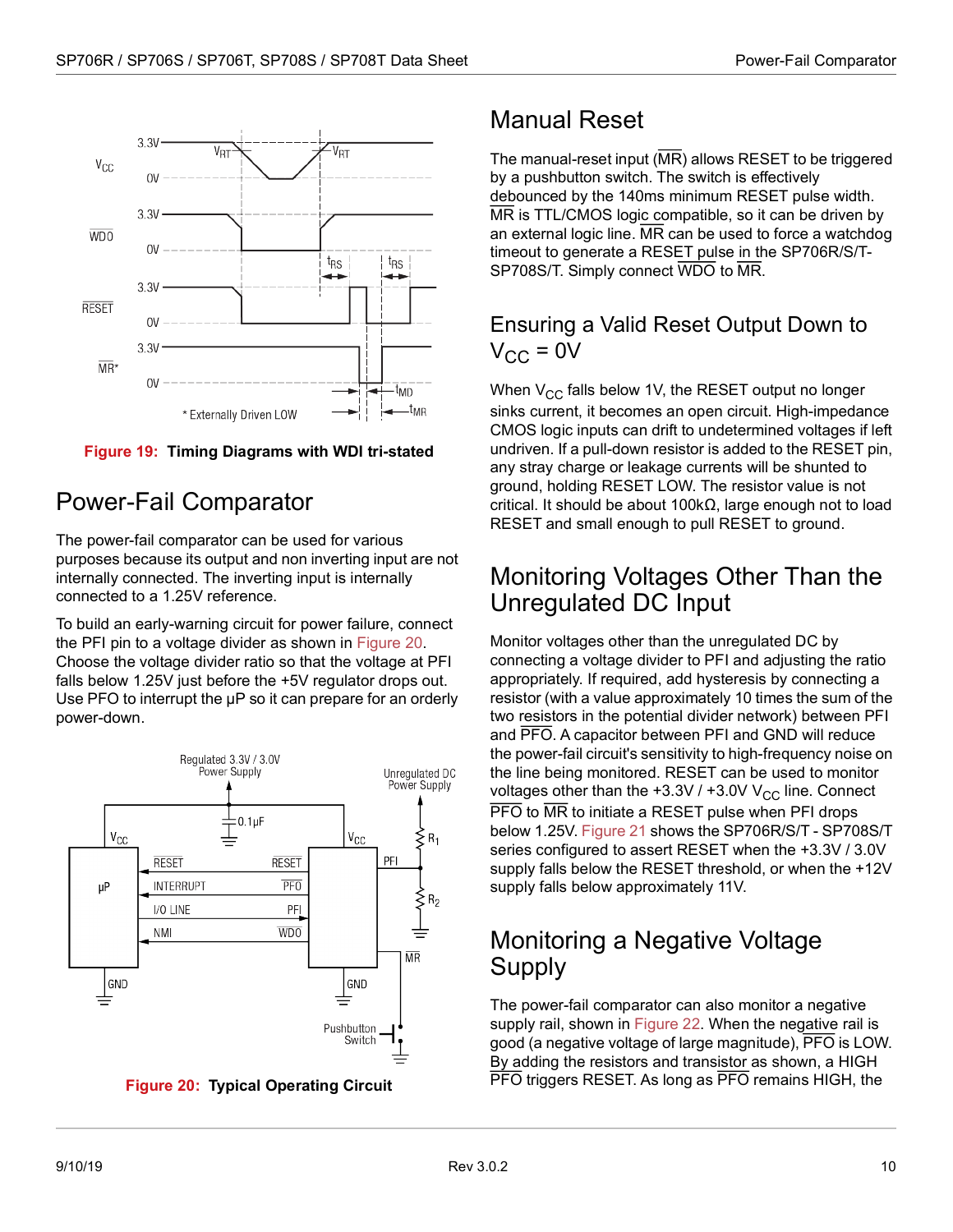<span id="page-15-2"></span>SP706R/S/T - SP708S/T series will keep RESET asserted (where RESET = LOW and RESET = HIGH). Note that this circuit's accuracy depends on the PFI threshold tolerance, the  $V_{CC}$  line, and the resistors.



#### **Figure 21: Monitoring +3.3V / +3.0V and +12V Power Supplies**

<span id="page-15-3"></span>

<span id="page-15-4"></span>

#### <span id="page-15-0"></span>Interfacing to µPs with Bidirectional Reset Pins

µPs with bidirectional RESET pins, such as the Motorola 68HC11 series, can contend with the SP706/708 RESET output. If, for example, the RESET output is driven HIGH and the µP wants to pull it LOW, indeterminate logic levels may result. To correct this, connect a 4.7kΩ resistor between the RESET output and the µP reset I/O, as shown if [Figure 23.](#page-15-5) Buffer the RESET output to other system components.



#### <span id="page-15-5"></span>**Figure 23: Interfacing to Microprocessors with Bidirectional RESET I/O (SP706)**

## <span id="page-15-1"></span>Negative-Going  $V_{CC}$  Transient

While issuing resets to the μP during power-up, powerdown and brownout conditions, these supervisors are relatively immune to short duration negative-going  $V_{CC}$ transients (glitches). It is usually undesirable to reset the μP when  $V_{CC}$  experiences only small glitches.

[Figure 24](#page-16-1) shows maximum transient duration vs. resetcomparator overdrive, for which reset pulses are not generated. The data was generated using negative-going  $V_{\rm CC}$  pulses, starting at 3.3V and ending below the reset threshold by the magnitude indicated (reset comparator overdrive). The graph shows the maximum pulse width a negative-going  $V_{CC}$  transient may typically have without causing a reset pulse to be issued. As the amplitude of the transient increases (i.e. goes farther below the reset threshold), the maximum allowable pulse width decreases. Typically, a  $V_{CC}$  transient that goes 100mV below the reset threshold and lasts for 40μs or less will not cause a reset pulse to be issued. A 100nF bypass capacitor mounted close to the VCC pin provides additional transient immunity.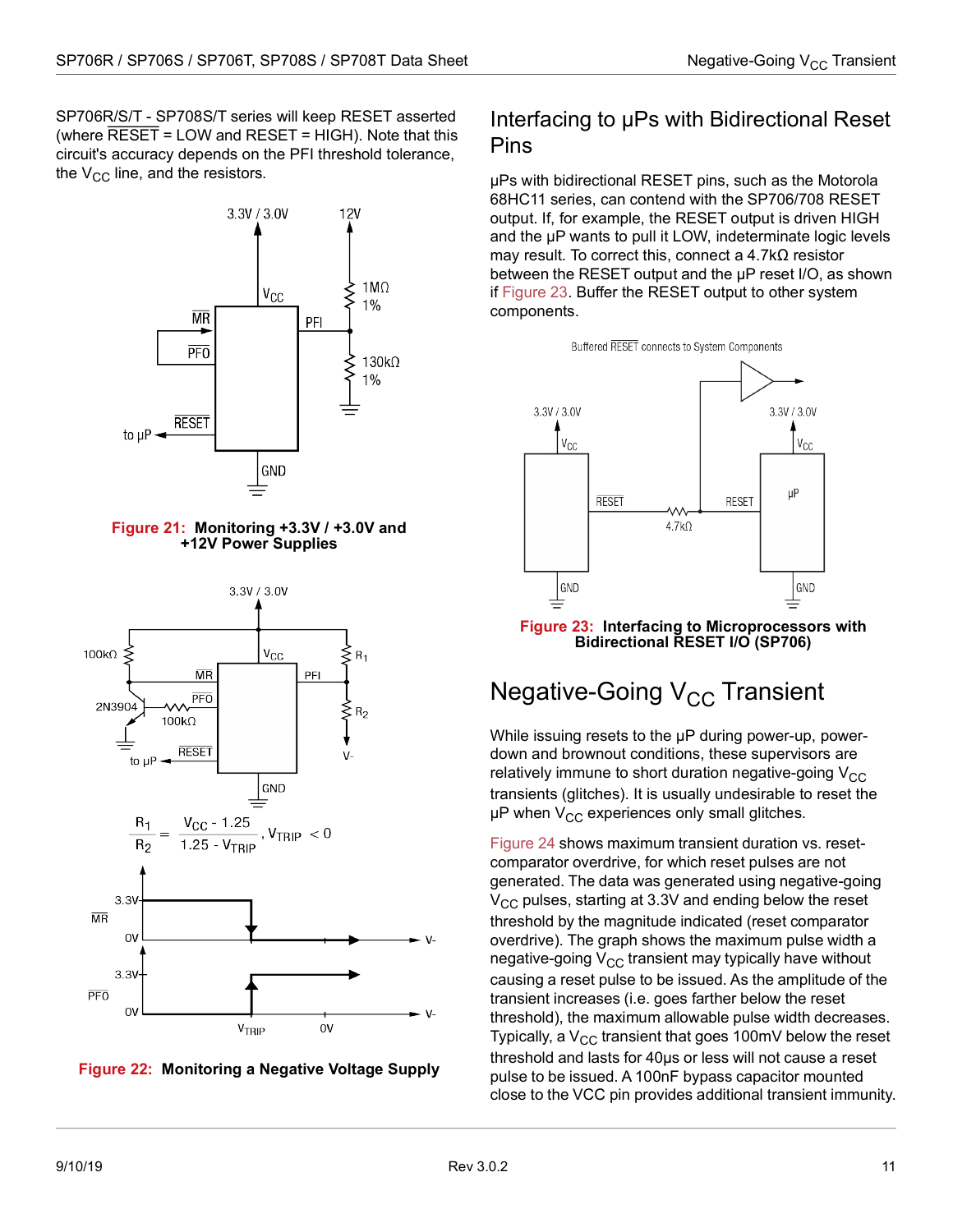

#### <span id="page-16-1"></span>**Figure 24: Maximum Transient Duration without Causing a Reset Pulse vs. Reset Comparator Overdrive**

# <span id="page-16-0"></span>Applications

The SP706R/S/T - SP708S/T series offers unmatched performance and the lowest power consumption for these industry standard devices. Refer to [Figure 25](#page-16-2) and [Figure](#page-16-3)  [26](#page-16-3) for supply current performance characteristics rated against temperature and supply voltages.



**Figure 25: Supply Current vs. Temperature**

<span id="page-16-2"></span>

<span id="page-16-3"></span>**Figure 26: Supply Current vs. Supply Voltage**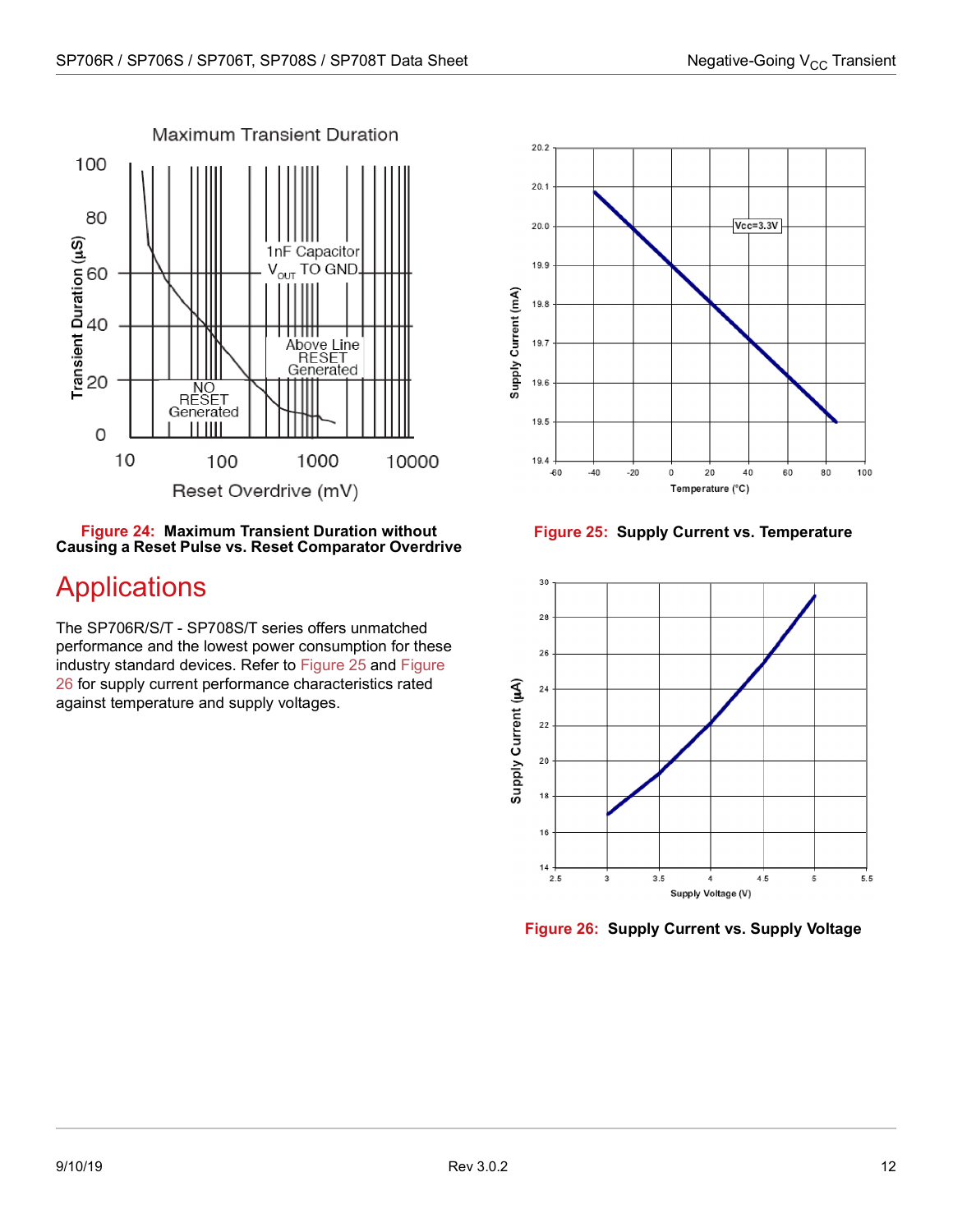## <span id="page-17-0"></span>Mechanical Dimensions

#### <span id="page-17-1"></span>NSOIC8

Top View





Side View



| PACKAGE OUTLINE NSOIC .150" BODY<br>JEDEC MS-012 VARIATION AA |                                 |                                           |                          |                                               |                          |              |  |
|---------------------------------------------------------------|---------------------------------|-------------------------------------------|--------------------------|-----------------------------------------------|--------------------------|--------------|--|
| SYMBOLS                                                       |                                 | COMMON DIMENSIONS IN MM<br>(Control Unit) |                          | COMMON DIMENSIONS IN INCH<br>(Reference Unit) |                          |              |  |
|                                                               | <b>MIN</b>                      | <b>NOM</b>                                | MAX                      | MIN                                           | <b>NOM</b>               | MAX          |  |
| А                                                             | 1.35                            |                                           | 1.75                     | 0.053                                         |                          | 0.069        |  |
| A1                                                            | 0.10                            | $\overline{\phantom{0}}$                  | 0.25                     | 0.004                                         | $\overline{\phantom{0}}$ | 0.010        |  |
| A2                                                            | 1.25                            | $\overline{\phantom{0}}$                  | 1.65                     | 0.049                                         |                          | 0.065        |  |
| h                                                             | 0.31                            |                                           | 0.51                     | 0.012                                         |                          | 0.020        |  |
| $\mathbf c$                                                   | 0.17                            |                                           | 0.25                     | 0.007                                         |                          | 0.010        |  |
| E                                                             |                                 | 6.00 BSC<br>0.236 BSC                     |                          |                                               |                          |              |  |
| E <sub>1</sub>                                                | 3.90<br><b>BSC</b><br>0.154 BSC |                                           |                          |                                               |                          |              |  |
| e                                                             | 1.27 BSC                        |                                           |                          | 0.050 BSC                                     |                          |              |  |
| h                                                             | 0.25                            |                                           | 0.50                     | 0.010                                         |                          | 0.020        |  |
| L                                                             | 0.40                            |                                           | 1.27                     | 0.016                                         |                          | 0.050        |  |
| L1                                                            | 1.04 REF                        |                                           |                          |                                               | 0.041 REF                |              |  |
| L2                                                            |                                 | 0.25 BSC                                  |                          |                                               | 0.010 BSC                |              |  |
| R                                                             | 0.07                            |                                           | $\overline{\phantom{0}}$ | 0.003                                         |                          |              |  |
| R1                                                            | 0.07                            |                                           |                          | 0.003                                         |                          |              |  |
| q                                                             | 0.                              |                                           | 8.                       | 0.                                            |                          | 8.           |  |
| þ                                                             | 5.                              |                                           | $15^\circ$               | 5.                                            |                          | $15^{\circ}$ |  |
| $\overline{\sigma}_{5}$                                       | 0.                              |                                           | $\overline{\phantom{0}}$ | 0.                                            |                          |              |  |
| D                                                             |                                 | 4.90<br><b>BSC</b>                        |                          |                                               | 0.193<br><b>BSC</b>      |              |  |
| M.                                                            | R                               |                                           |                          |                                               |                          |              |  |

Drawing No: POD-00000108 Revision: A

<span id="page-17-2"></span>**Figure 27: Mechanical Dimensions, NSOIC8**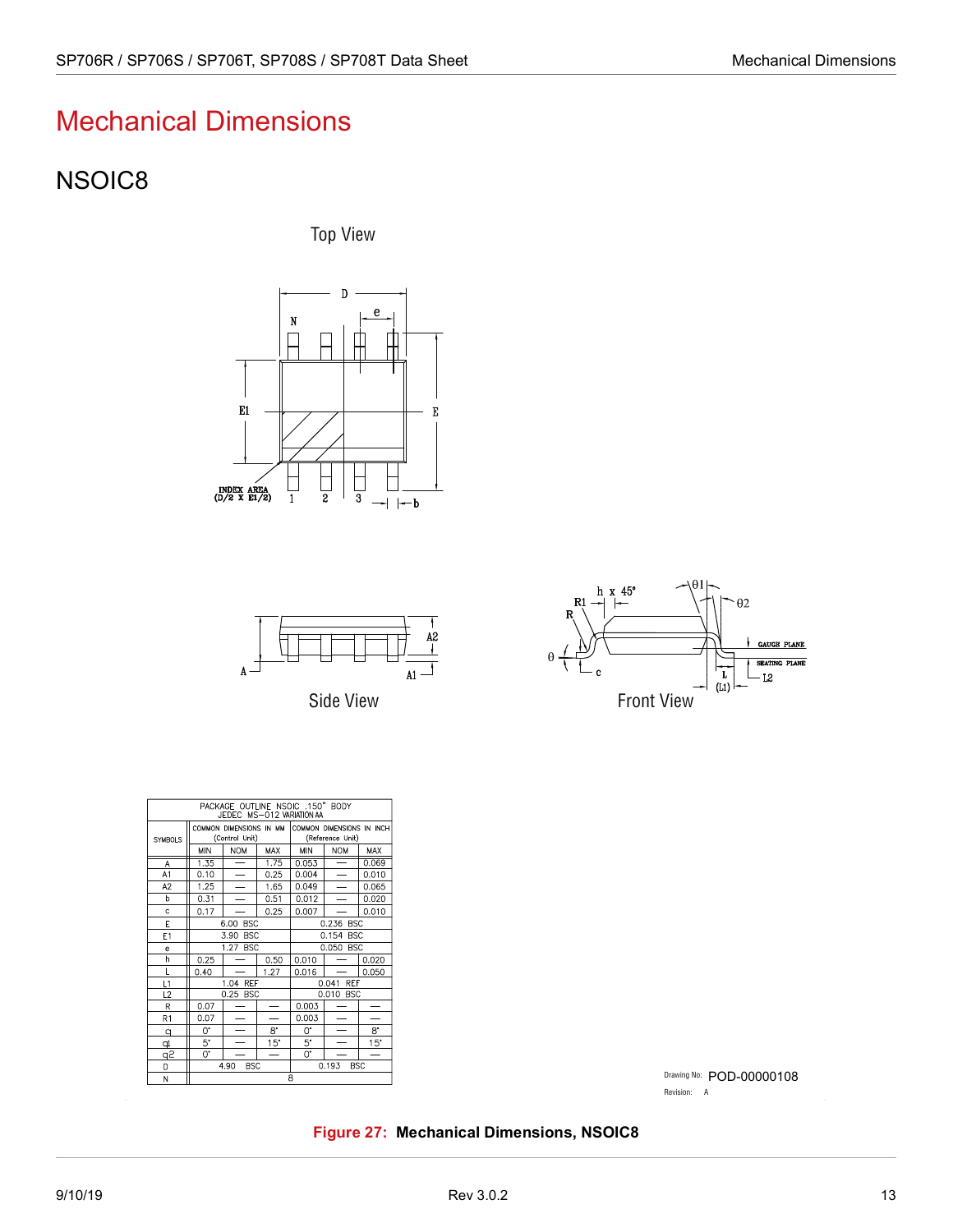#### <span id="page-18-0"></span>Mechanical Dimensions

#### <span id="page-18-1"></span>MSOP8



A<sub>1</sub>  $\overline{A2}$  $\mathbf b$  $\mathbf{c}$ D  $\overline{E}$  $E1$  $\overline{e}$  $\mathbf{I}$  $L1$  $\Theta$  $\theta$ 1  $\overline{R}$  $R1$ 

 $DIM$ 

 $\mathsf{SYMBOL}$ 

A

<span id="page-18-2"></span>TERMINAL DETAILS SIDE VIEWS SIDE VIEWS SIDE VIEWS SIDE VIEWS SIDE VIEWS SIDE VIEWS SIDE VIEWS SIDE VIEWS SIDE VI

- ALL DIMENSIONS ARE IN MILLIMETERS, ANGLES ARE IN DEGREES.
- DIMENSIONS AND TOLERANCE PER JEDEC MO-187F.

Revision: B Drawing No.: POD-00000127

**Figure 28: Mechanical Dimensions, MSOP8**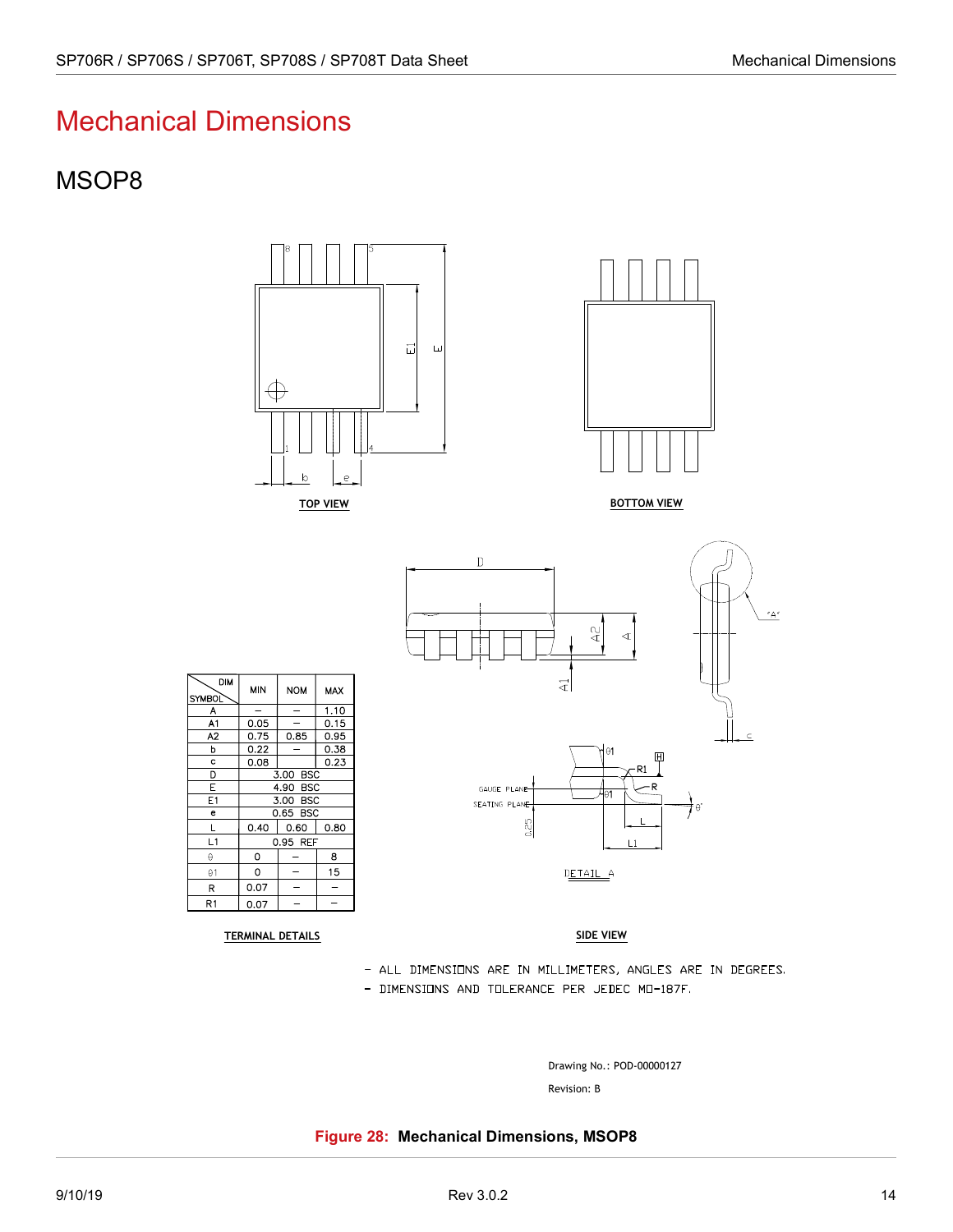## <span id="page-19-0"></span>Recommended Land Pattern and Stencil

#### <span id="page-19-1"></span>MSOP8



Drawing No.: POD-00000127

Revision: B

<span id="page-19-2"></span>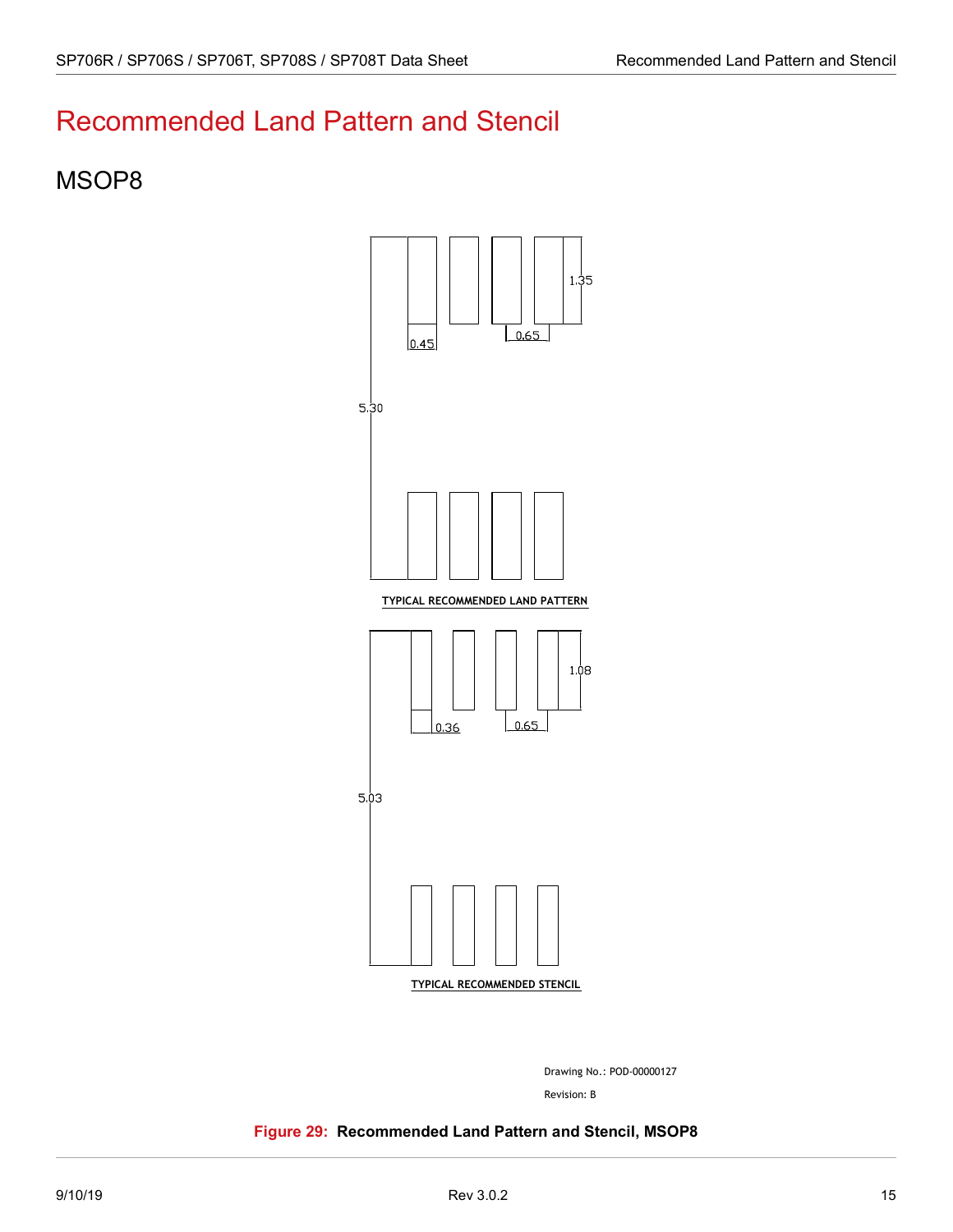# <span id="page-20-1"></span><span id="page-20-0"></span>Ordering Information

#### <span id="page-20-2"></span>**Table 5: Ordering Information(1)**

| <b>Ordering Part Number</b> | <b>Operating Temperature Range</b>                           | <b>Lead-Free</b>   | Package | <b>Packaging Method</b> |
|-----------------------------|--------------------------------------------------------------|--------------------|---------|-------------------------|
| SP706R/S/T                  |                                                              |                    |         |                         |
| SP706RCN-L/TR               | $0^{\circ}C \leq T_A \leq 70^{\circ}C$                       |                    | NSOIC8  |                         |
| SP706REN-L/TR               | $-40^{\circ}$ C $\leq$ T <sub>A</sub> $\leq$ 85 $^{\circ}$ C |                    |         |                         |
| SP706SCU-L/TR               | $0^{\circ}C \leq T_A \leq 70^{\circ}C$                       |                    | MSOP8   |                         |
| SP706SEN-L/TR               | $-40^{\circ}$ C $\leq$ T <sub>A</sub> $\leq$ 85 $^{\circ}$ C | Yes <sup>(2)</sup> |         | Tape and Reel           |
| SP706TCN-L/TR               | $0^{\circ}C \leq T_A \leq 70^{\circ}C$                       |                    | NSOIC8  |                         |
| SP706TEN-L/TR               | $-40^{\circ}$ C $\leq$ T <sub>A</sub> $\leq$ 85 $^{\circ}$ C |                    |         |                         |
| SP706TEU-L/TR               |                                                              |                    | MSOP8   |                         |
| <b>SP708S/T</b>             |                                                              |                    |         |                         |
| SP708SEN-L/TR               | $-40^{\circ}$ C $\leq$ T <sub>A</sub> $\leq$ 85 $^{\circ}$ C | Yes <sup>(2)</sup> | NSOIC8  | Tape and Reel           |
| SP708TEN-L/TR               |                                                              |                    |         |                         |

1. Refer to [www.maxlinearar.com/SP706R,](http://www.maxlinear.com/SP706R)[www.maxlinearar.com/SP706S](http://www.maxlinear.com/SP706S), [www.maxlinearar.com/SP706T,](http://www.maxlinear.com/SP706T) [www.maxlinearar.com/SP708S](http://www.maxlinear.com/SP708S), and [www.maxlinearar.com/SP708T](http://www.maxlinear.com/SP708T) for most up-to-date Ordering Information.

2. Visit[www.maxlinear.com](http://www.maxlinear.com) for additional information on Environmental Rating.